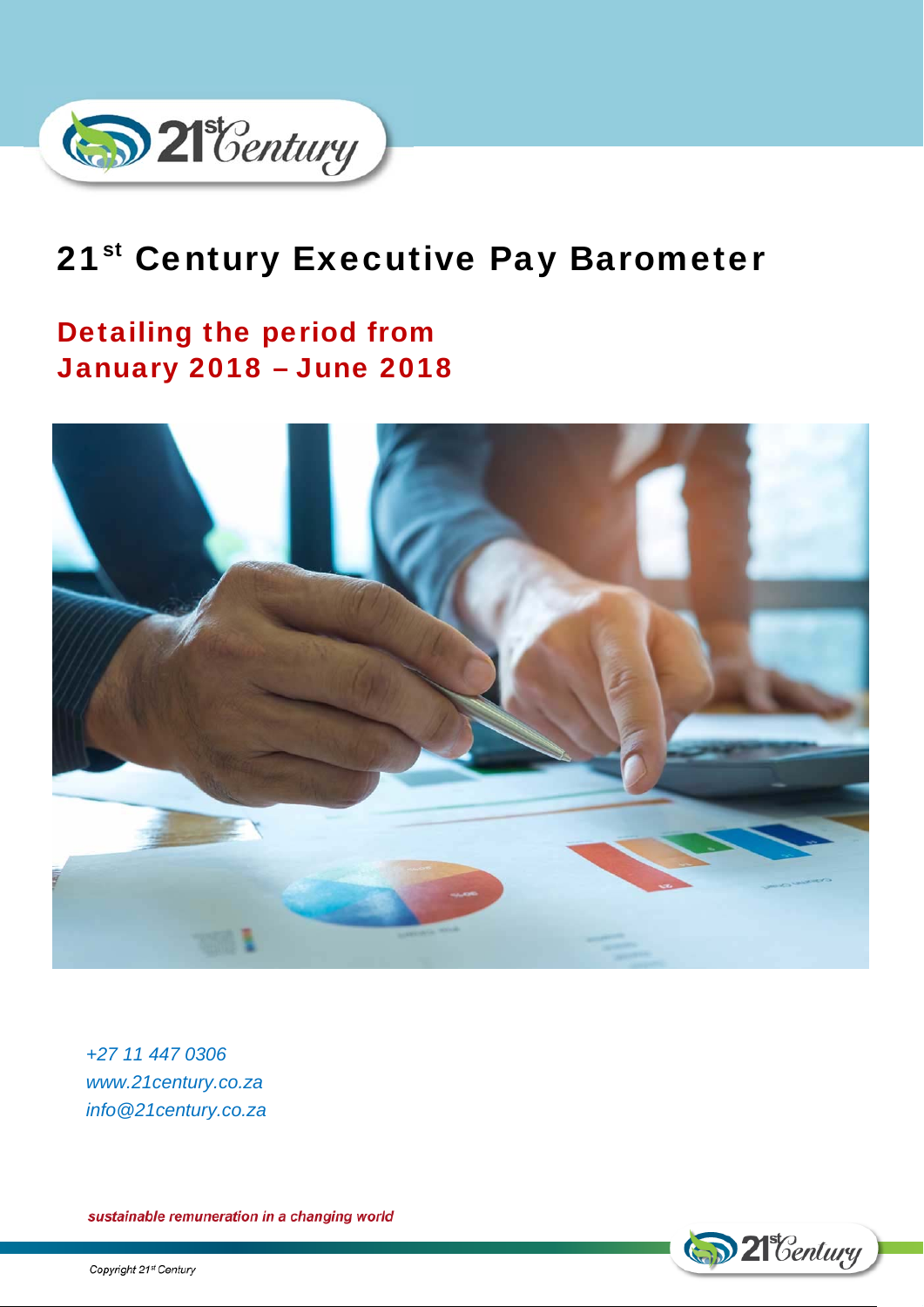# Introduction

# *This is the 12th edition of the Executive Pay Barometer.*

The wave of optimism which surrounded the South African economy at the beginning of 2018 has slowly dissipated as the harsh reality of poor economic data has affected the economy.

The economy has entered a recession after reporting **two consecutive quarters of negative economic growth** (Q1 -2.6% and -0.7% in Q2). This contributed in part to the Rand's recent depreciation and has placed increasing pressure on consumer spending.

Since the previous Barometer (March 2018), the **unemployment rate has deteriorated further** to 27.2%. Compared to Q3 2017, the **number of discouraged workers has increased** approximately 17% which indicates that citizens of working age are viewing the labour economy in a more negative light than they did previously..

The barometer uses publically available financial data (from listed companies' financial and remuneration reports for the most recent 6 month period) to report on:

- Executive annual *increases*
- **EXECUTE** *variable pay ratios to total guaranteed pay***:** 
	- Short-term incentives
	- **Long-term incentives**
- *Prevalence* of *types of share schemes*
- **EXECUTE:** Executive remuneration components **by company size**
- **Executive remuneration components by industry**
- *Wage gap* analysis by company *size and industry*

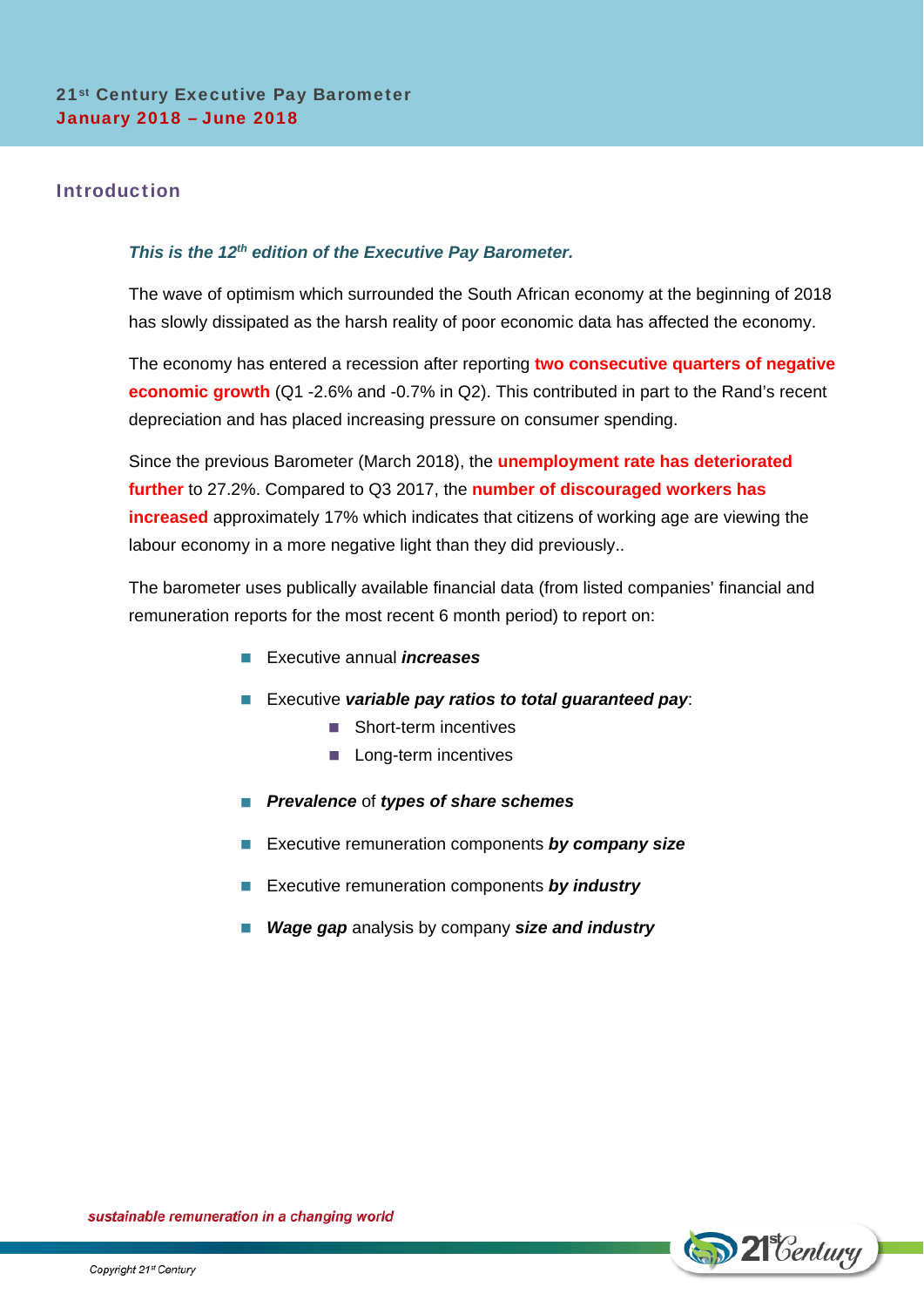# Annual Total Guaranteed Package Increases (TGP)

# *Across all Company Sizes and Industries*



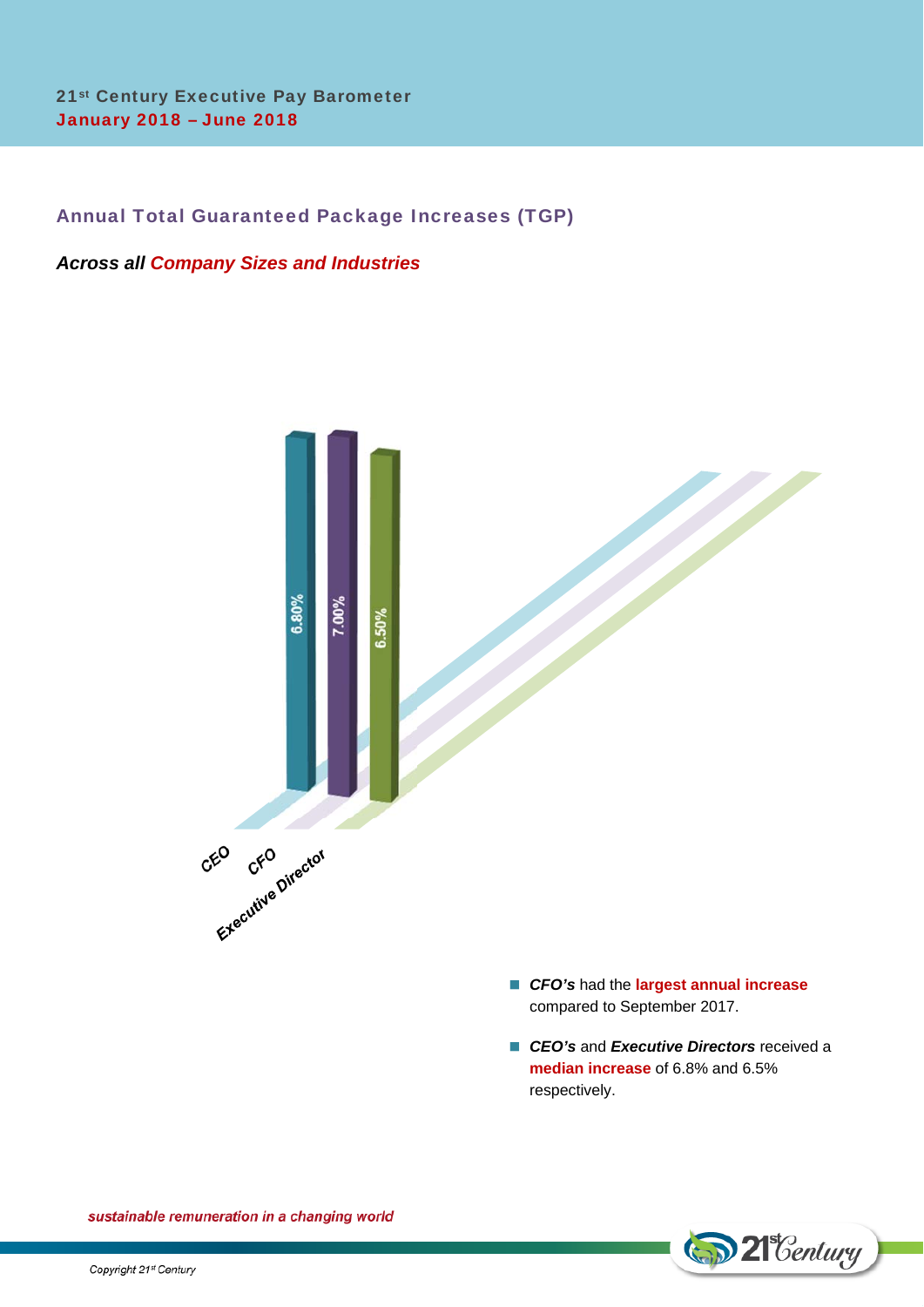# Total Guaranteed Package (TGP) **(median)**



**D** 21 *Century* 

*CFOs.*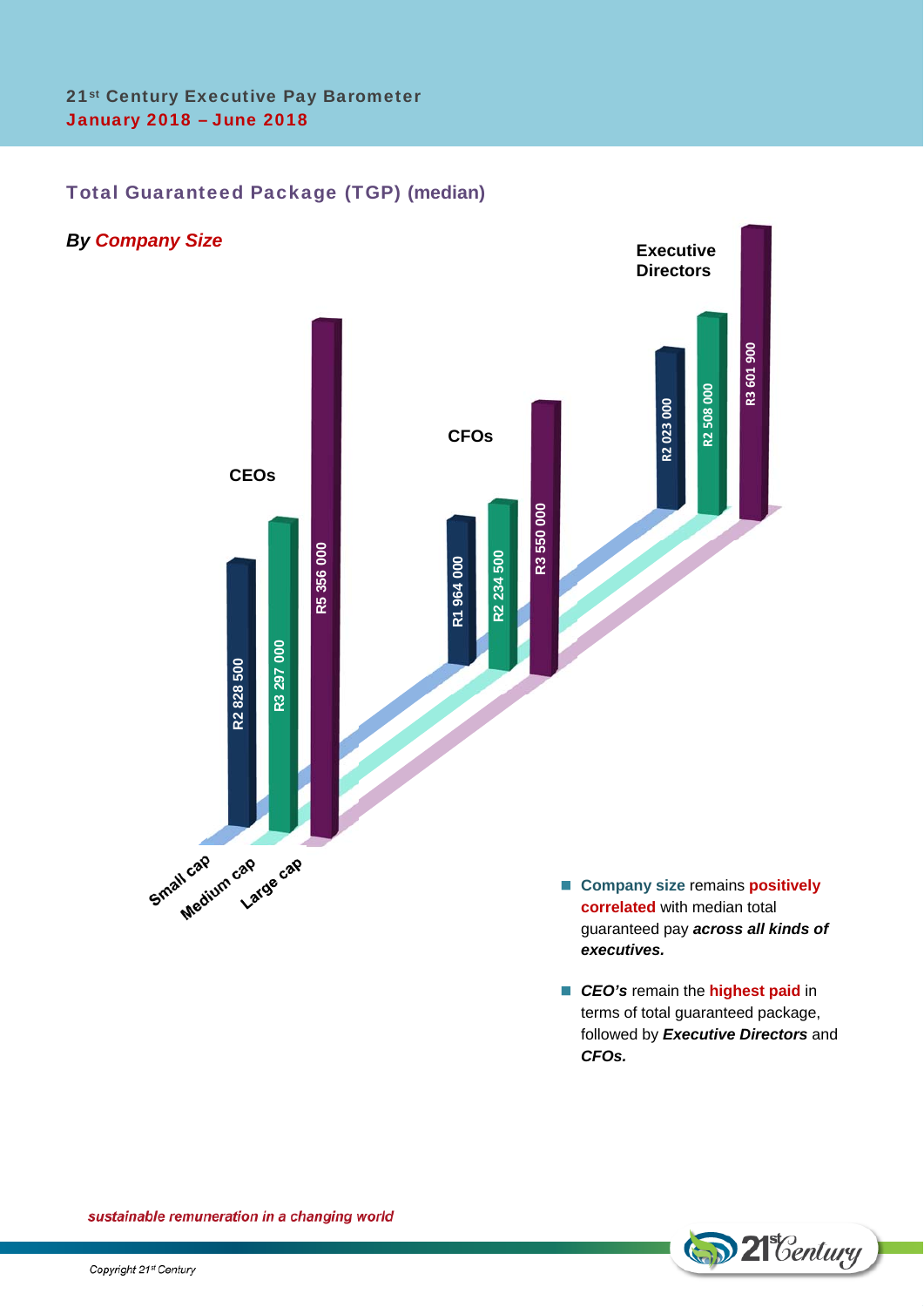Wage Gap *(Total Guaranteed Pay - between A, B and C band workers and CEOs)*

*By Company Size*



**organisations** will have a *CEO* with a higher job grade than that of **smaller organisations**. The larger salary attached to the higher job grade contributes to this positive correlation between company size and the wage gap.

calculated by dividing the *CEO Total Guaranteed*  **Package (TGP)** by the *median of the A, B and C-band workers (general staff) Total Guaranteed Package (TGP).* 

**D** 21 Century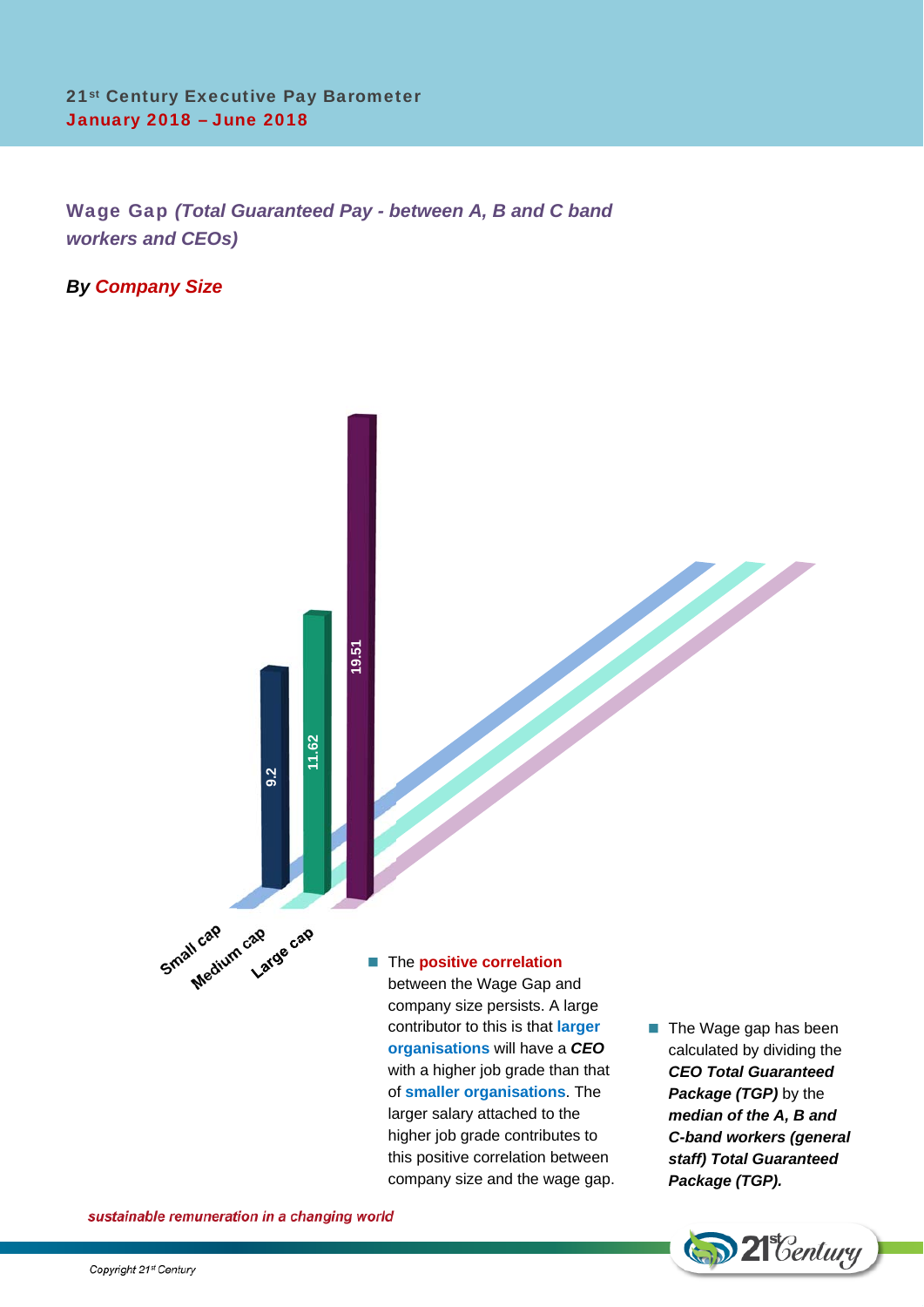Ĩ

# Short-Term Incentives (STIs) and Long-Term Incentives (LTIs) *As a percentage of Total Guaranteed Pay (TGP)*



 **STI** percentages **are currently quite low**

subdued economy.

compared to typical design principles as a result of the

 *CEOs* in **Large Cap** companies earned the **highest LTI** percentage followed by *CFOs* and *Executive Directors*.

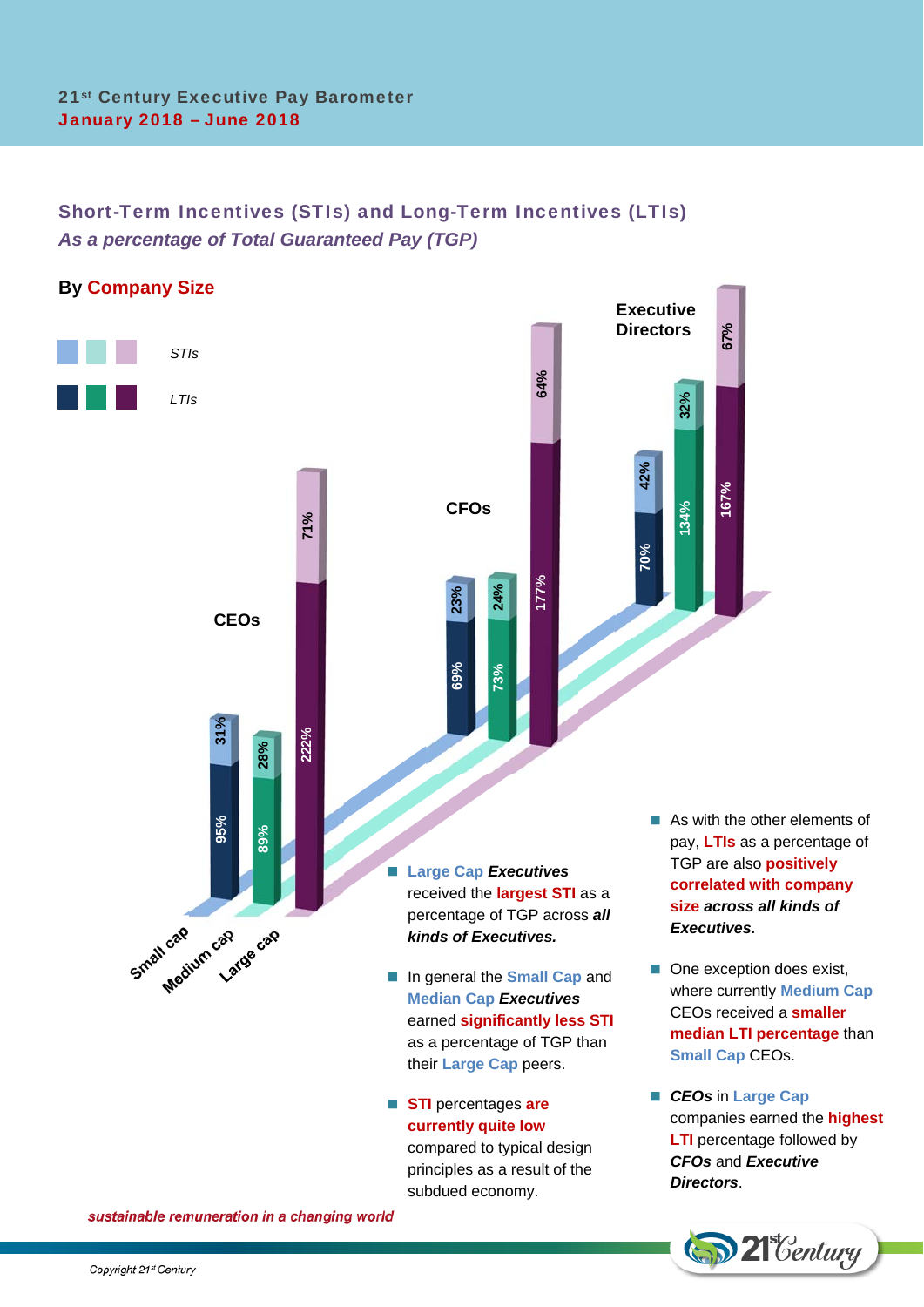# Prevalence of share schemes issued

# *Overall*



*Appreciation shares* 

#### *Full shares*



**CEOs** and **CFOs** currently have the **same prevalence** of **full and appreciation shares**

 $\overline{\phantom{a}}$ 

- **Executive Directors** had the **highest prevalence** of **appreciation shares** and the **lowest prevalence** of **full shares**.
- $\blacksquare$  The current methodology allows for **both types of share schemes** to be administered to a single incumbent and therefore the **sum of the two percentages can exceed 100%.**

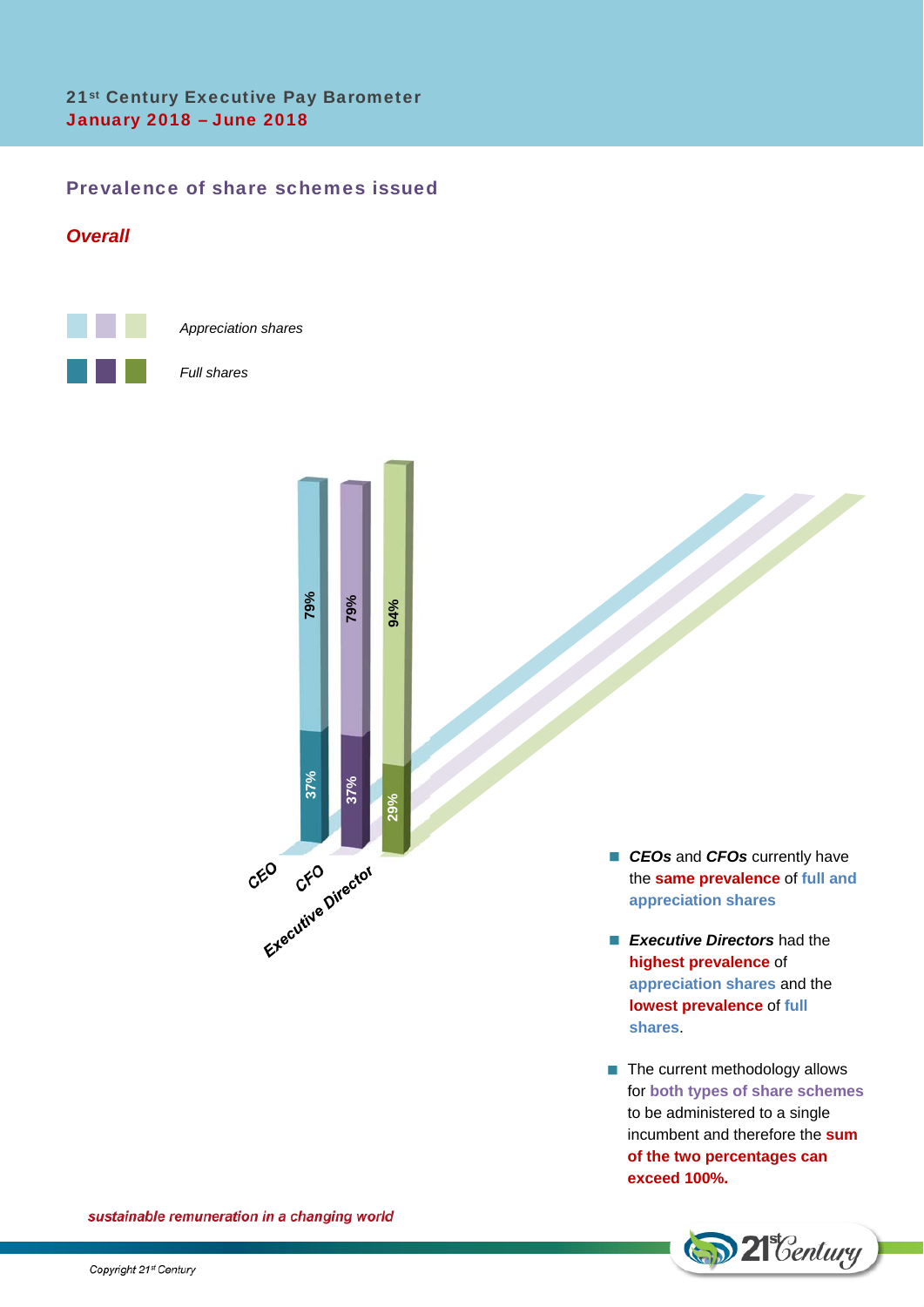## Prevalence of share schemes issued



**Executive Directors** have had a **slight increase** in the prevalence of **appreciation share** schemes and a **decline** in the prevalence of **full share** schemes.

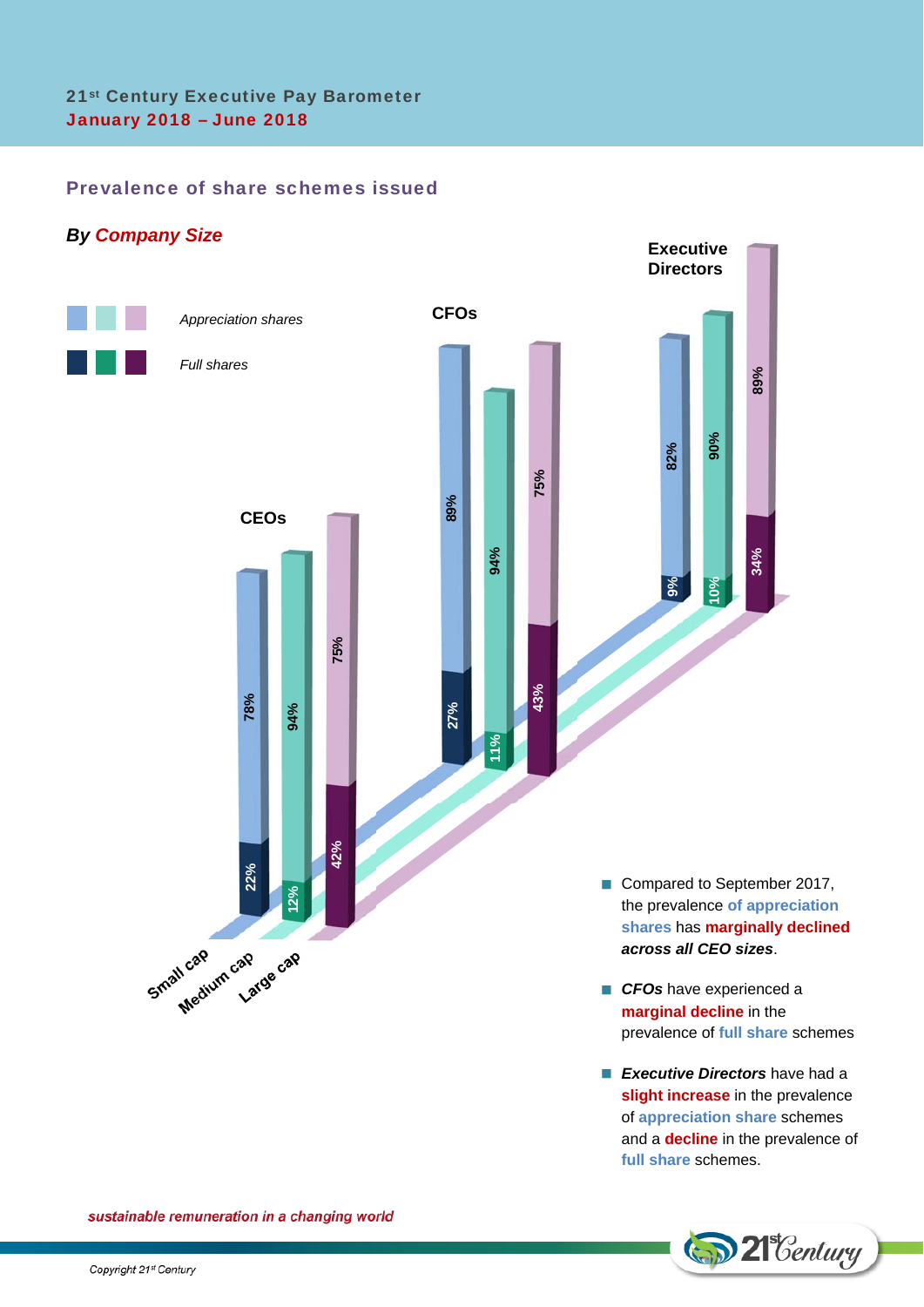# Executive Remuneration

*The various industries that have been analysed in the Executive Pay Barometer have been grouped as follows:* 

## *Extractive industries*

**Agriculture** Forestry & paper Mining Oil and gas

#### *Transformative industries*

Construction & building Utilities & energy Manufacturing

#### *Distributive services*

Transportation & logistics Communication Wholesale Retail

#### *Producer services*

Banking & financial services Insurance Real estate Engineering Accounting **Consulting** Legal services Miscellaneous services

#### *Personal services*

Domestic services Hotel Eating and drinking Repair services Laundry Barber & beauty services Entertainment & leisure Media & advertising Miscellaneous personal services

#### *Social services*

Medical & health services Hospital **Education** Welfare & religious services Non-profit organisations Postal services **Regulators** SETA's Miscellaneous social services

**D** 21 Century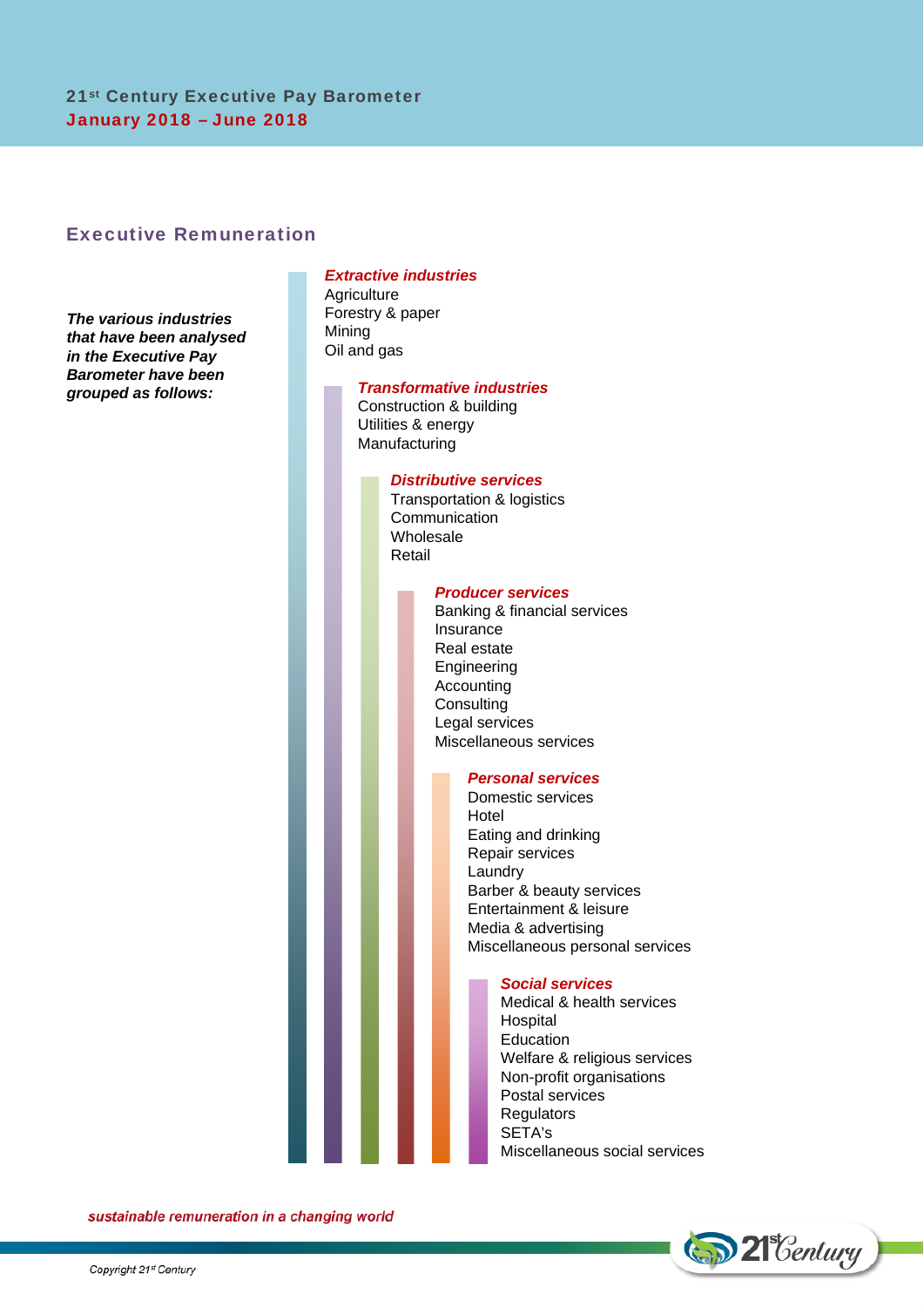Wage Gap *(Total Guaranteed Pay - between A, B and C band workers and CEOs)*

# *By Industry*



**D** 21 Century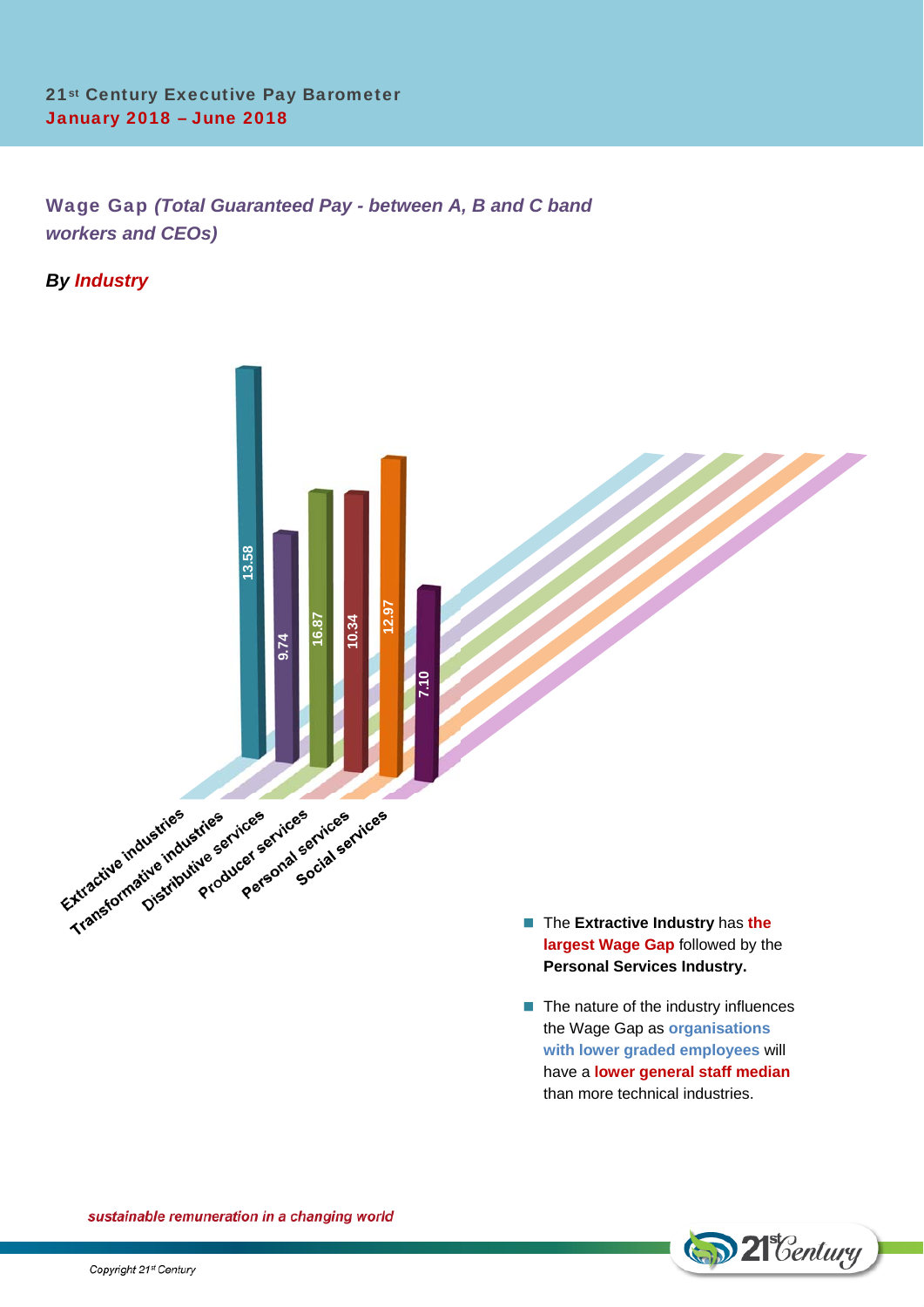# 21st Century Executive Pay Barometer January 2018 – June 2018

# Short-Term Incentives (STIs) and Long-Term Incentives (LTIs) *As a percentage of Total Guaranteed Pay (TGP)*

*By Industry*



■ CEOs and CFOs of Mid Cap and **Large Cap** companies in the **Personal Services Industry** experienced a **decline** in their **LTI** as a percentage of TGP.

**192%**

**61%**

**115%**

**55%**

**107%**

**33%**

**CFOs** 

**131%**

**65%**

**107%**

**34%**



**80%**

- *Across all industries and kinds of Executives*, there is **no discernible universal pattern** in **LTI** as a percentage of TGP as there were number of **marginal increases and decreases.**
- Compared to the last report, the **STI** as a percentage of TGP *across all kinds of Executives and industries* is **relatively unchanged.**
- $\blacksquare$  There have been a few marginal increases and decreases but **no significant overall trend** in **STI** as a percentage of TGP is present.

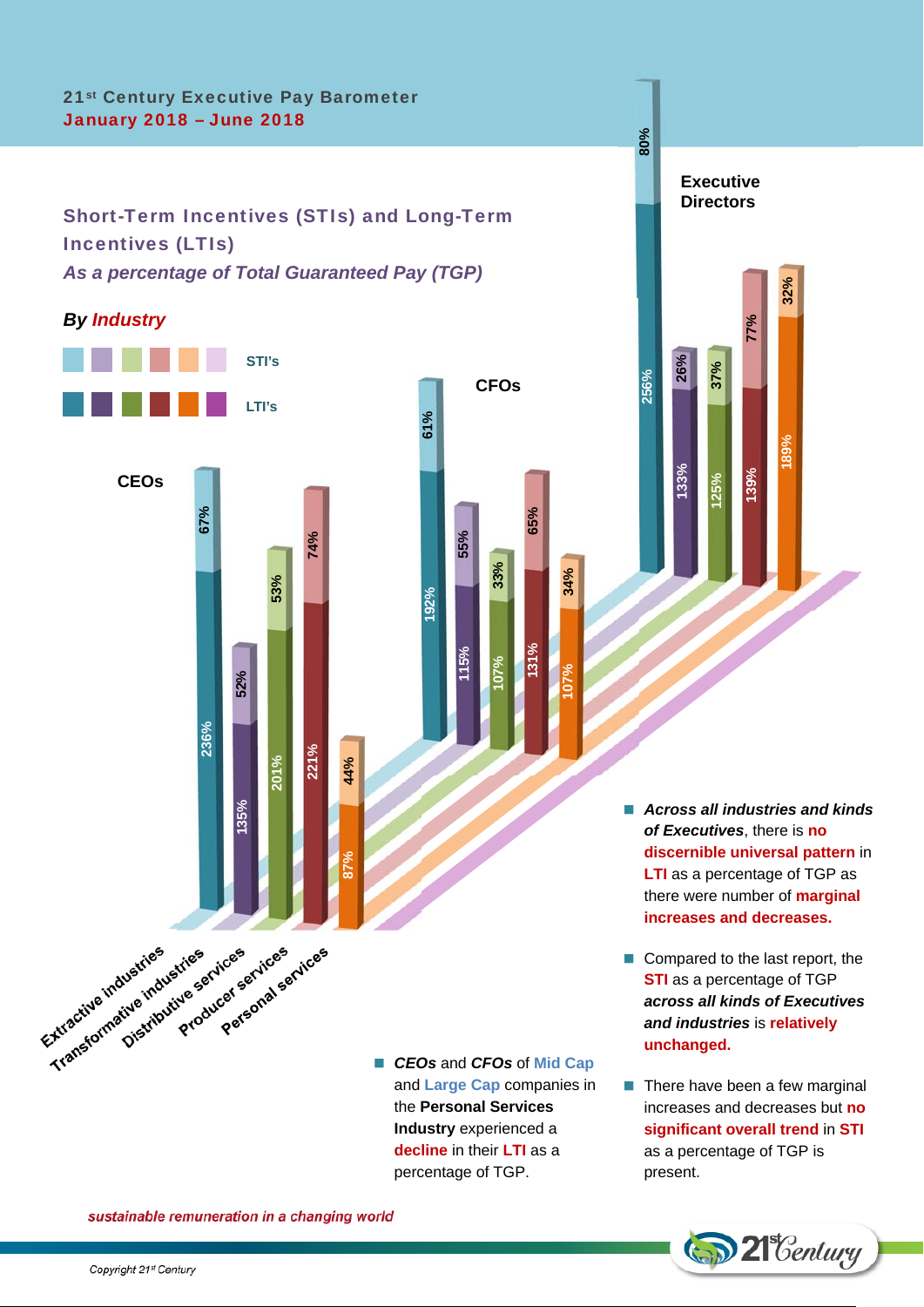# Prevalence of Share Schemes issued

# *By Industry*



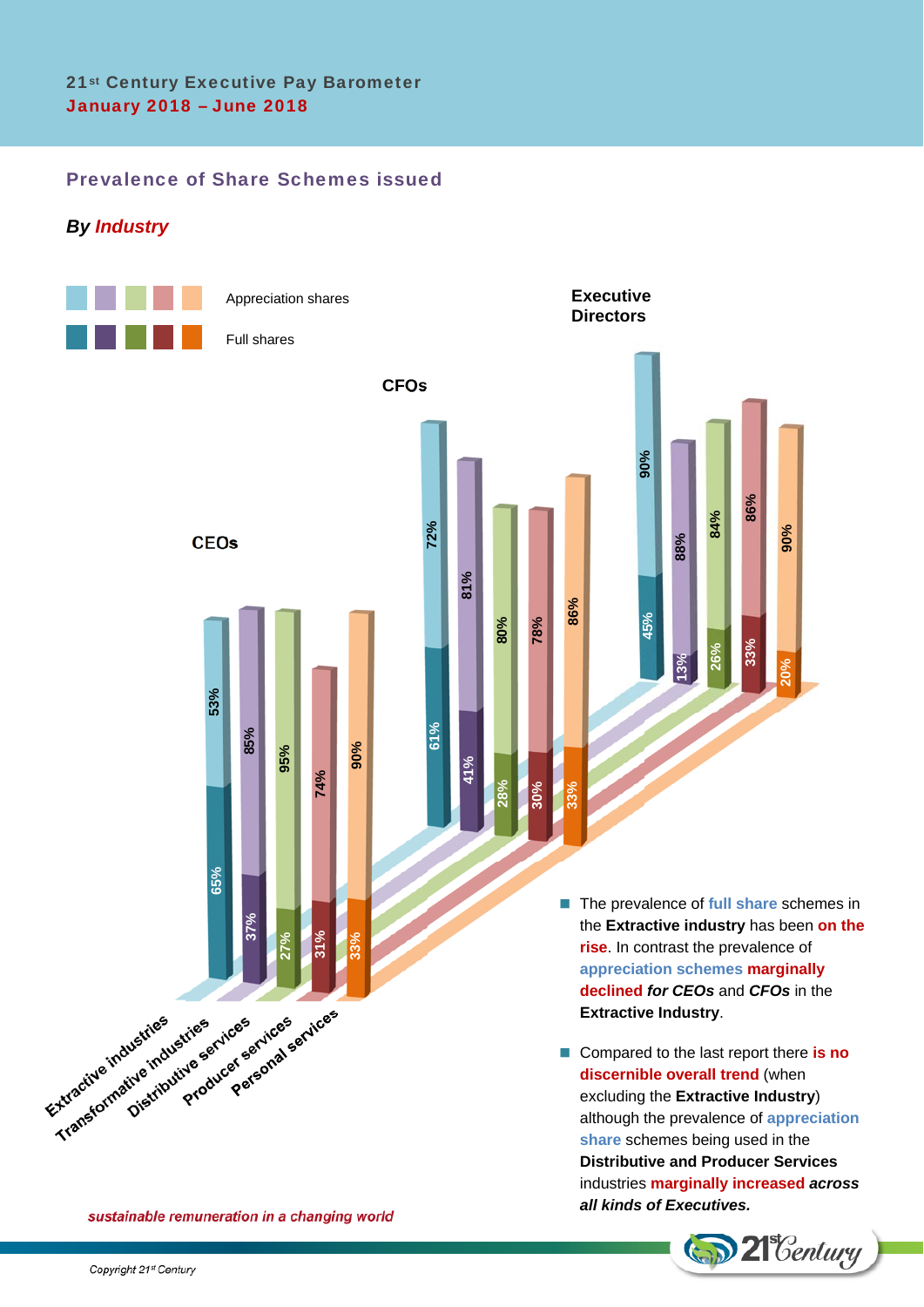# Sustainable Remuneration Model

## *South Africa*

The **Sustainable Remuneration Model** measures how executives are remunerated relative to their performance against the triple bottom line: People (Social), Profit (Financial) and Planet (Environmental)



The *CEO* of each company is represented by a **single plot point** which is plotted against their **performance percentile** (Y-Axis) and **total earnings percentile** (X-Axis)

The **thick red line** is referred to as the **Line of Sustainability**. This line represents what the scatter plot (Sustainable Remuneration Model) would look *like if every CEO was remunerated at the same percentile as their performance*.

The **further away** from the line of sustainability a *CEO* is, the **less sustainable** is their remuneration. The **blue line** is the **trend line** for the actual scatter plot.

The **equation** in the top left hand corner of the scatter plot represents the **dimensions of the line**. The slope of this line is **0.7368** which means that for every 0.7368 of a percentile that a CEO improves their performance by; they move up an additional one percentile in the total earnings percentiles *(The SA market trend).* 

In other words, **total earnings position increases at a faster rate** than **performance position**.

The **area between the two thin red lines** represents **the target area** within which a company would want to be.

This area indicates that the **performance position** and **total earnings position** are **sufficiently similar** to be on the **correct path towards sustainable remuneration**